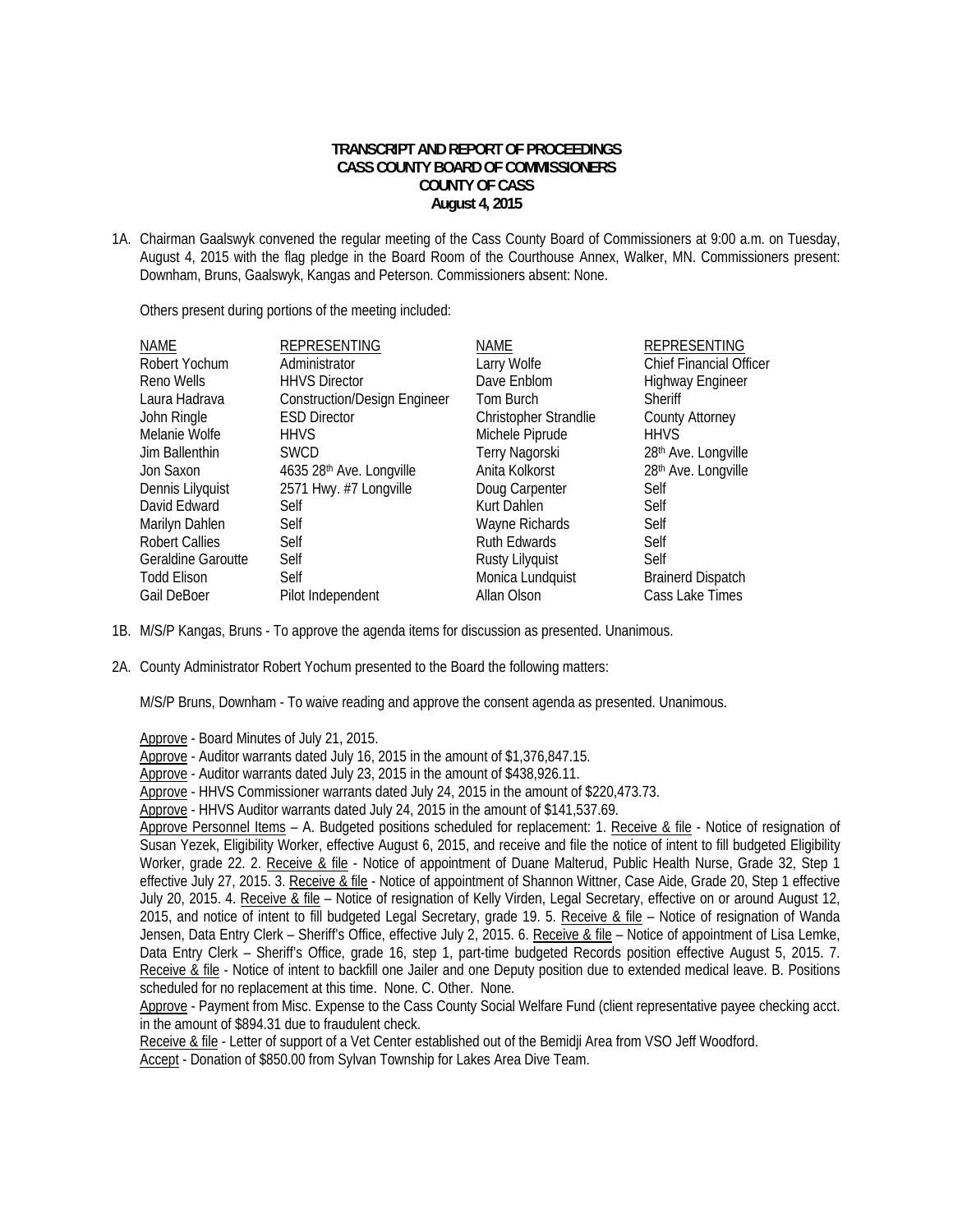M/S/P Bruns, Downham – To award a quote for delivering taconite tailings to a washout/mudhole in roadbed of Snowway One trail in Sec. 8 & 17-136-31 (Moose Lake Twp) to Schrupp Excavating in an amount not to exceed \$2,100.00. Unanimous.

| <b>Bidder</b>      | <b>Bid Amount</b> |
|--------------------|-------------------|
| Schrupp Excavating | \$25/yard         |
| Northfork Boulders | \$27/yard         |

Approve - Appointment of Cass County HRA Director Scott Wilson to the BI-CAP Board of Directors (as an alternate to a Cass County Board member).

Authorize - Payments to Oberg Fence Co. Invoice#2865 in the amount of \$4,160.00 – Fencing at Pine River & Hackensack Highway Shops (source of funds from Capital Fund – Garages & Capital Outlay Bldgs.).

Receive & file - HHVS Purchase of Service contracts from Jan. 1, 2015 through Dec. 31, 2017 State of MN amendment to C&TC Grant Contract #%85944 - \$94,658.

Refer - Kitchigami Regional Library 2016 budget request to the Citizen Budget Committee.

Receive & file - Kitchigami Regional Library financial statement ending December 31, 2014.

Receive & file - HHVS Cash Account Balance Comparison and Child Service Costs through June 2015.

 Approve - Use of Conservation Fund #73 for Christmas Point Trail relocation in the amount of \$8,450.00 to Anderson Brothers Construction.

Approve - ESD to enter into a subcontract with EOR (Emmons and Oliver Resources) for consultation in the final Phase III of the LLR WRAPS report not to exceed \$10,548.00.

 Approve - Resolution No. 31-15 - Sheriff's Office Toward Zero Death Grant from October 1, 2015 – September 30, 2016 in the amount of \$54,645.00 – MN Public Safety.

Commissioner Bruns offered Resolution No. 31-15 and moved its adoption, Commissioner Downham seconded:

Be it resolved that the Cass County Sheriff's Office enter into a grant agreement with the Minnesota Department of Public Safety, for the traffic safety enforcement projects during the period from October 1, 2015 through September 30, 2016, in the grant amount of \$54,645.00, and

Be it resolved that Lieutenant L. Scott Thompson of Cass County is hereby authorized to execute such agreements and amendments as are necessary to implement the project on behalf of the Cass County Sheriff's Office, and

Be it further resolved that the Cass County Sheriff's Office designated Administrative Assistant is hereby authorized to be the fiscal agent and administer this grant on behalf of the Cass County Sheriff's Office.

Resolution No. 31-15 was adopted by majority vote: Ayes: Bruns, Downham, Gaalswyk, Kangas, Peterson. Nays: None.

 Approve - National Joint Powers Alliance proposal to assist Region 5 MNDHS Mental Health Initiatives with establishment of a Regional Service Contract Manager.

M/S/P Bruns, Downham – To award a contract to Ruyak Enterprise, Inc. for replacement of 2 – culverts on Soo Line Trail SE of Remer (Sec. 21-141-25 Lima Twp.). Unanimous.

| Bidder                    | <b>Bid Amount</b> |
|---------------------------|-------------------|
| Ruyak Enterprises, Inc.   | \$13,158.00       |
| <b>T&amp;C Excavating</b> | \$16,000.00       |

 Approve - Distribution of 2015 State "In Lieu" Payment of \$1,296,169.26 and "Wild Management Lands" distribution of \$146,611.50.

Approve - Assessor's Office Abatements - 2015 Nora Bolstad, Ponto Lake, 32-403-0781 correct to show exclusion, current - \$2,464.00, proposed - \$818.00, Tax change - (\$1,646.00).

Approve - Submission of grant application for Victim Services in the amount of \$68,800 to the Dept. of Public Safety Office of Justice Programs.

Approve - Resolution No. 32-15 requesting State Disaster Assistance under MN Statute 12B.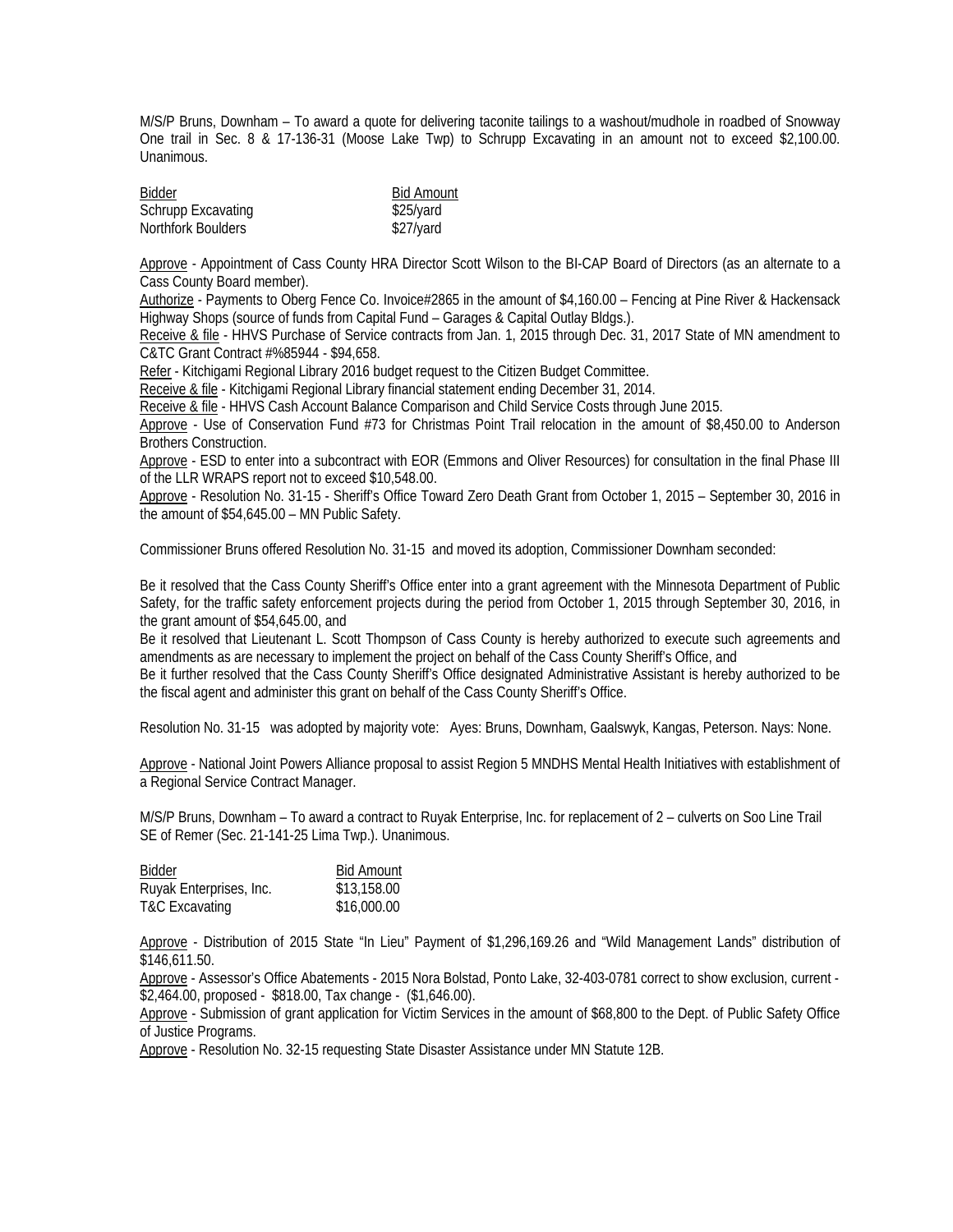Commissioner Bruns offered Resolution No. 32-15 and moved its adoption, Commissioner Downham seconded:

## RESOLUTION REQUESTING STATE DISASTER ASSISTANCE UNDER MN STATUTE 12B

WHEREAS, the County of Cass, was impacted by straight line winds on July 12, 2015, and

WHEREAS, the winds caused severe damages to the Cass County communities of East Gull Lake, Lake Shore, Fairview and Sylvan Townships, and

WHEREAS, the County of Cass declared a local emergency on July 14, 2015 in response to the disaster, and

WHEREAS, the County of Cass submitted a Damage and Impact Assessment Report to Minnesota Homeland Security and Emergency Management (HSEM), and

WHEREAS, The County of Cass and HSEM conducted a Preliminary Damage Assessment in the Cities of East Gull Lake, Lake Shore, Fairview and Sylvan Townships which revealed eligible public infrastructure costs and damages, as a result of the winds, which exceed 50% of Cass County's federal damage indicator.

NOW, THEREFORE, BE IT RESOLVED by the County Board of Cass County, Minnesota, that the County Board requests state public disaster assistance in accordance with Minnesota Statute 12B.30.

Resolution No. 32-15 was adopted by majority vote: Ayes: Bruns, Downham, Gaalswyk, Kangas, Peterson. Nays: None.

Receive & file Timber auction results of Thursday, July 30, 2015 - 8,380.00 cords plus 21.70 mbf saw timber totaling \$223,466.65.

3A. ESD Director John Ringle explained a Cass County Planning Commission recommendation regarding siting of land application septage sties. Mr. Ringle presented a report stating that there are currently 68 septage disposal sites throughout the County, 25 of which are currently active, 2 of the 25 are municipal wastewater facilities at East Gull Lake and Cass Lake, 4 of the 25 active sites are in the shoreland zone. After several meetings the Planning Commission unanimously recommends to the Board approval of an ESD Department policy that informs applicants and staff of the criteria for siting new septage application sites. Trelipe Township property owner Terry Nagorski expressed neighborhood concerns related to the site owned by Rusty Lilyquist. Director Ringle summarized the history of the Trelipe Township site owned by Rusty Lilyquist and noted that the policy draft references to "preapproving" should be amended to "approving" new sites. Property owner Rusty Lilyquist invited Commissioner Peterson to discuss future alternatives.

M/S/P Peterson, Bruns - To accept the Planning Commission recommendation by approving the ESD Department policy as amended effective August 4, 2015 that informs applicants and staff of the criteria for siting new septage application sites, and respectfully requesting property owner Rusty Lilyquist to discontinue land application of septage on his site. Unanimous.

3B. ESD Director John Ringle presented the second quarter (1st half) planning and zoning activity report for 2015. First half revenue on zoning actions was up 60% over last year (\$ 67,529) at \$ 178,907 in this year's first half, versus \$111,733 in the first half of 2014. 747 zoning actions took place in this year's first half versus 509 actions in last year's first half, with the department has not experienced activity levels like this since 2007. Mr. Ringle added that shoreland alteration permits are significantly higher this year due to extensive shoreline damage caused by ice heaving, and the number of conditional use permits and variances are very similar to last year, also with an early spring and relatively dry start to the summer have improved building activity and septic construction. Additionally, The ESD Department has been working with the Cass County Sheriff's Dept., with ESD facilitating 3 junk and garbage cleanups (abatement projects) in three townships in the second quarter.

 M/S/P Peterson, Downham – To receive & file the 2015 second quarter ESD Planning and Zoning Activity Report. Unanimous.

4A. Highway Engineer David Enblom informed the Board that the Leech Lake Band of Ojibwe is planning on making improvements to City of Bena streets and included in the project is Unorganized Township Road #140. Mr. Enblom also reported that a survey is underway, that the project design is scheduled for 2016, and construction contemplated in 2017 or 2018. Mr. Enblom explained the benefits of road authority coordination with the Leech Lake Band of Ojibwe. No action necessary.